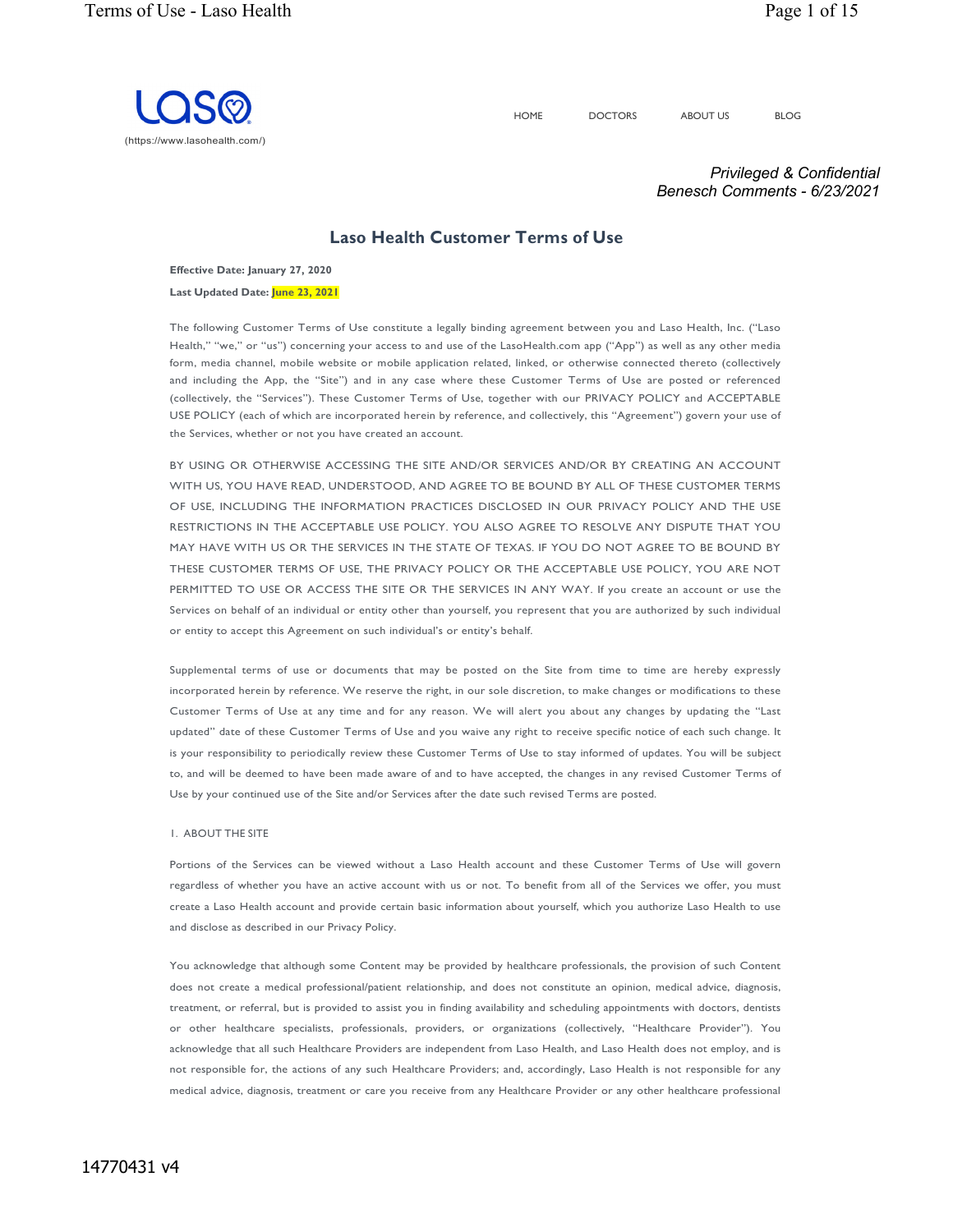or organization. "Content" means content, text, data, graphics, images, photographs, video, audio, information, suggestions, guidance, and other materials provided, made available or otherwise found through the Site and/or Services, including, without limitation, Content provided in direct response to your questions or postings.

THE INFORMATION DISPLAYED ON OR ACCESSIBLE THROUGH THE SITE IS PROVIDED "AS IS," "AS AVAILABLE," AND ALL WARRANTIES, EXPRESS OR IMPLIED, ARE DISCLAIMED (INCLUDING, BUT NOT LIMITED TO, THE DISCLAIMER OF ANY IMPLIED WARRANTIES OF MERCHANTABILITY AND FITNESS FOR A PARTICULAR PURPOSE). THE SERVICE MAY CONTAIN BUGS, ERRORS, PROBLEMS OR OTHER LIMITATIONS. LASO HEALTH MAKES NO GUARANTEE, REPRESENTATION OR WARRANTY OF THE SITE'S FUTURE OR CONTINUED AVAILABILITY, COMPATIBILITY, OR EXISTENCE. WE MAKE NO GUARANTEES, REPRESENTATIONS OR WARRANTIES, WHETHER EXPRESSED OR IMPLIED, WITH RESPECT TO PROFESSIONAL QUALIFICATIONS, EXPERTISE, QUALITY OF WORK, PRICE OR COST INFORMATION, OR ANY OTHER CONTENT AVAILABLE THROUGH THE SERVICES. IN NO EVENT SHALL WE BE LIABLE TO YOU OR ANYONE ELSE FOR ANY DECISION MADE OR ACTION TAKEN BY YOU IN RELIANCE ON ANY SUCH CONTENT. FURTHERMORE, WE DO NOT IN ANY WAY ENDORSE OR RECOMMEND ANY INDIVIDUAL OR ENTITY LISTED OR ACCESSIBLE THROUGH THE SERVICES.

The information provided on the Site is not intended for distribution to or use by any person or entity in any jurisdiction or countrywhere such distribution or use would be contrary to law or regulation or which would subject us to any registration requirement within such jurisdiction or country. Accordingly, those persons who choose to access the Site from other locations do so on their own initiative and are solely responsible for compliance with local laws, if and to the extent local laws are applicable.

### 2. LASO HEALTH IS NOT A HEALTHCARE PROVIDER OR A HEALTHCARE SUPPLIER

The Content that you obtain or receive from Laso Health, its employees, contractors, partners, sponsors, advertisers, licensors or otherwise through the Services, is for informational, scheduling and payment purposes only. Laso Health does not provide medical advice or medical treatment of any kind. All medically related information, including, without limitation, information shared on any blog, social channel, email or text message associated with or integrated into Laso Health, comes from independent healthcare professionals and organizations and is for informational purposes only.

NO INFORMATION PROVIDED BY US IS INTENDED AS A SUBSTITUTE FOR, NOR DOES IT REPLACE, PROFESSIONAL MEDICAL ADVICE, DIAGNOSIS, OR TREATMENT. DO NOT DISREGARD, AVOID OR DELAY OBTAINING MEDICAL ADVICE FROM A QUALIFIED HEALTHCARE PROVIDER, UNDER ANY CIRCUMSTANCE. USE OF OUR SERVICES IS NOT APPROPRIATE FOR EMERGENCIES. YOU ACKNOWLEDGE THAT YOU SHOULD SEEK EMERGENCY MEDICAL TREATMENT IMMEDIATELY IF YOU THINK YOU HAVE A MEDICAL OR MENTAL HEALTH EMERGENCY, OR IF AT ANY TIME YOU ARE CONCERNED ABOUT YOUR CARE OR TREATMENT, CALL 9-1-1 OR GO TO THE NEAREST OPEN CLINIC OR EMERGENCY ROOM. YOUR USE OF THE CONTENT IS SOLELY AT YOUR OWN RISK. NOTHING STATED OR POSTED ON THE SITE OR AVAILABLE THROUGH ANY SERVICES IS INTENDED TO BE, AND MUST NOT BE TAKEN TO BE, THE PRACTICE OF MEDICINE, DENTISTRY, NURSING, OR OTHER PROFESSIONAL HEALTHCARE ADVICE, OR THE PROVISION OF MEDICAL CARE. NOTHING STATED IN THESE CUSTOMER TERMS OF USE AND NOTHING STATED OR POSTED ON THE SITE OR AVAILABLE THROUGH ANY SERVICES IS INTENDED TO BE, AND MUST NOT BE TAKEN TO BE A PROMISE OF GUARANTEE ABOUT THE OUTCOME OF ANY OF CUSTOMER'S TREATMENTS OR PROCEDURES FOR WHICH SERVICES ARE SOUGHT FOR AND RENDERED. LASO HEALTH MAKES NO SUCH PROMISES OR GUARANTEES. ANY SUCH COMMENTS ABOUT THE OUTCOME OF ANY OF CUSTOMER'S TREATMENTS OR PROCEDURES STATED OR POSTED ON THE SITE OR AVAILABLE THROUGH ANY SERVICES ARE EXPRESSIONS OF OPINION ONLY.

All options available on the Site, including without limitation, options related to the Healthcare Providers, locations and appointment times are provided to you for informational purposes and we do not recommend or endorse any specific tests, Healthcare Providers, procedures, opinions, or other information that may appear through the Services. If you rely on any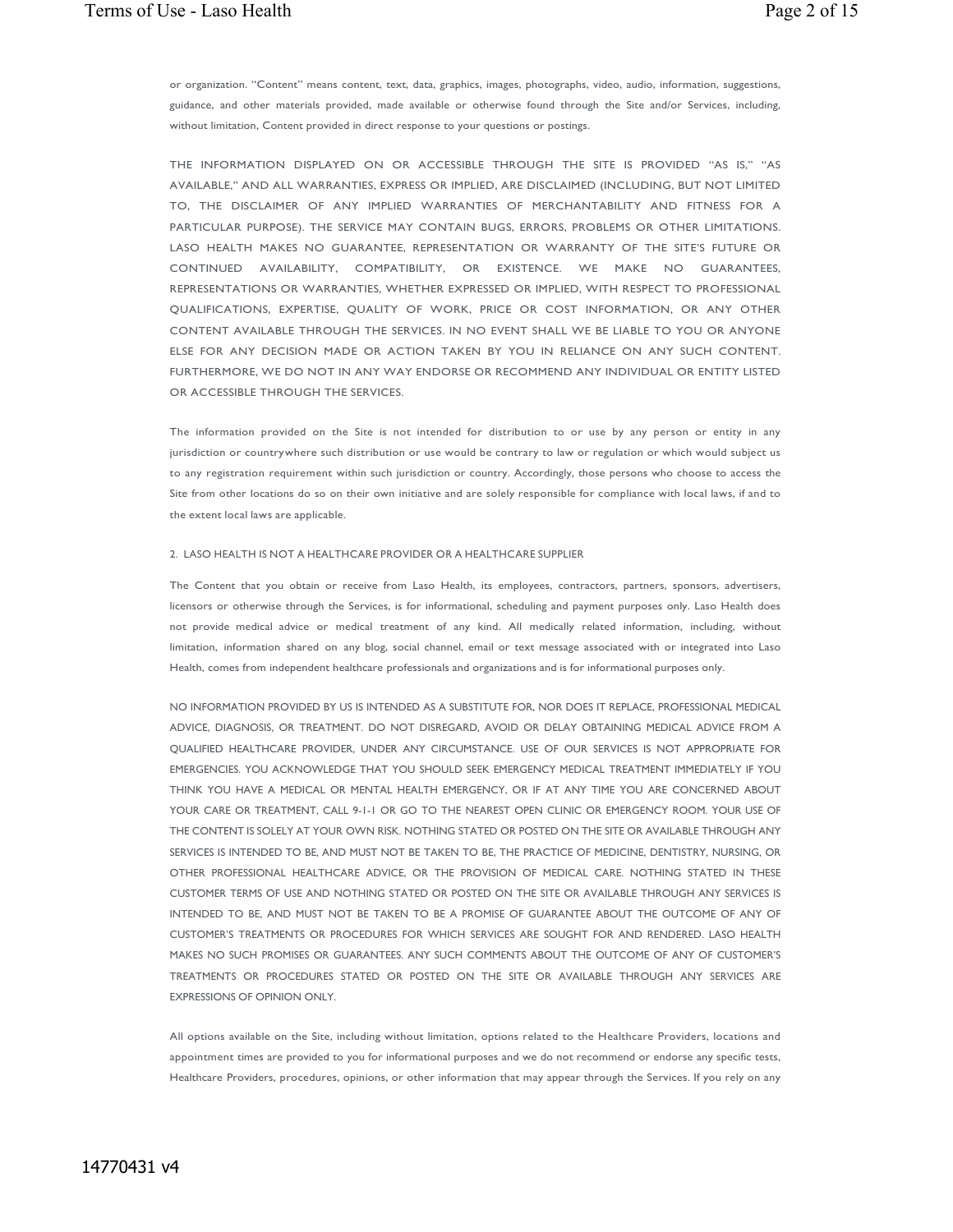Content, you do so solely at your own risk. We encourage you to independently confirm any Content relevant to you with other sources, including the Healthcare Provider's office, medical associations relevant to the applicable specialty, your state medical boards, and the appropriate licensing or certification authorities to verify listed credentials and education.

### 3. NO DOCTOR PATIENT RELATIONSHIP

DOCTORS, DENTISTS, NURSES, AND OTHER MEDICAL PROFESSIONALS USE THE SERVICES TO SHARE CONTENT WITH YOU, BUT YOUR USE OF THIS CONTENT IS NOT A SUBSTITUTE FOR MEDICAL CARE. NO LICENSED MEDICAL PROFESSIONAL/PATIENT RELATIONSHIP IS CREATED WHEN YOU USE THE SERVICES OR CONTENT. THIS IS TRUE WHETHER SUCH CONTENT IS PROVIDED BY OR THROUGH THE USE OF THE SERVICES, DIRECTLY BY A HEALTHCARE PROVIDER TO YOU THROUGH THE USE OF THE SERVICES OR THROUGH ANY OTHER COMMUNICATIONS FROM LASO HEALTH INCLUDING, WITHOUT LIMITATION, ANY BLOG, SOCIAL CHANNEL, EMAIL OR TEXT MESSAGE ASSOCIATED WITH OR INTEGRATED INTO LASO HEALTH OR LINKS TO OTHER SITES, OR ANY ASSISTANCE WE MAY PROVIDE TO HELP YOU FIND AN APPROPRIATE HEALTHCARE PROVIDER IN ANY FIELD.

Laso Health encourages Healthcare Providers to use the Services responsibly, but we do not control, nor do we guarantee the availability of any Healthcare Provider at any particular time. By accessing the Site and/or Services, you agree and acknowledge that Laso Health is not liable for cancelled or otherwise unfulfilled appointments, or any injury resulting therefrom, or for any other injury resulting or arising from, or related to, the use of the Site or Services whatsoever**.[NOTE TO LASO: We would like to discuss cancellation so we can include information on a cancellation policy].**

4. AUTHORIZATION AND ACKNOWLEDGEMENT; IMPORTANT INFORMATION ABOUT HEALTHCARE PROVIDER RELATIONSHIPS AND HEALTHCARE PROVIDER LISTS

In connection with using the Site and the Services to locate and schedule appointments with Healthcare Providers, you understand that:

YOU ARE RESPONSIBLE FOR CHOOSING YOUR OWN HEALTHCARE PROVIDER. NOTHING STATED OR POSTED ON THE SITE OR AVAILABLE THROUGH ANY SERVICES IS INTENDED TO BE OR CONSTITUTES A REFERRAL TO A HEALTHCARE PROVIDER BY LASO HEALTH. LASO HEALTH DOES NOT REFER PATIENTS TO HEALTHCARE PROVIDERS, DOES NOT ENTER INTO REFERRAL OR FEE-SHARING AGREEMENTS, OR COLLECTS A REFERRAL FEE FROM ANY HEALTHCARE PROVIDER.

LASO HEALTH SERVICES ARE ONLY INTENDED FOR CUSTOMERS AND HEALTHCARE PROVIDERS IN THE UNITED STATES. These Services are hosted in the United States and are intended only for Customers located in the United States. Laso Health makes no representation that the Services are appropriate or available for use outside of the United States. If you access our Services from outside the United States, you will be responsible for compliance with all local laws. Under California Civil Code Section 1789.3, Customers of the Services from California are entitled to the following consumer rights notice: The Complaint Assistance Unit of the Division of Consumer Services of the California Department of Consumer Affairs may be contacted in writing or you may contact us at Laso Health.

Laso Health may exclude Healthcare Providers who, in Laso Health's discretion, have engaged in inappropriate or unprofessional conduct, however Laso Health makes no representation that the Healthcare Providers are properly licensed in each State in which they do business. Laso Health shall not be liable for any injury resulting or arising from, or related to, the use of the Site or Services related to any Healthcare Provider who is not properly licensed in the State in which such Healthcare Provider practices.

Some Healthcare Providers listed through the Services enter into contracts with us, and may pay us a fee in order to be marketed through or to use the Services. However, all such Healthcare Providers are independent of Laso Health, and Laso Health does not employ, and is not responsible for, the actions of any such Healthcare Providers. To help you find Healthcare Providers who may be suitable for your needs, and enable the maximum choice and diversity of Healthcare Providers participating in the Services, we willprovide you with lists and/or profiles of Healthcare Providers. These results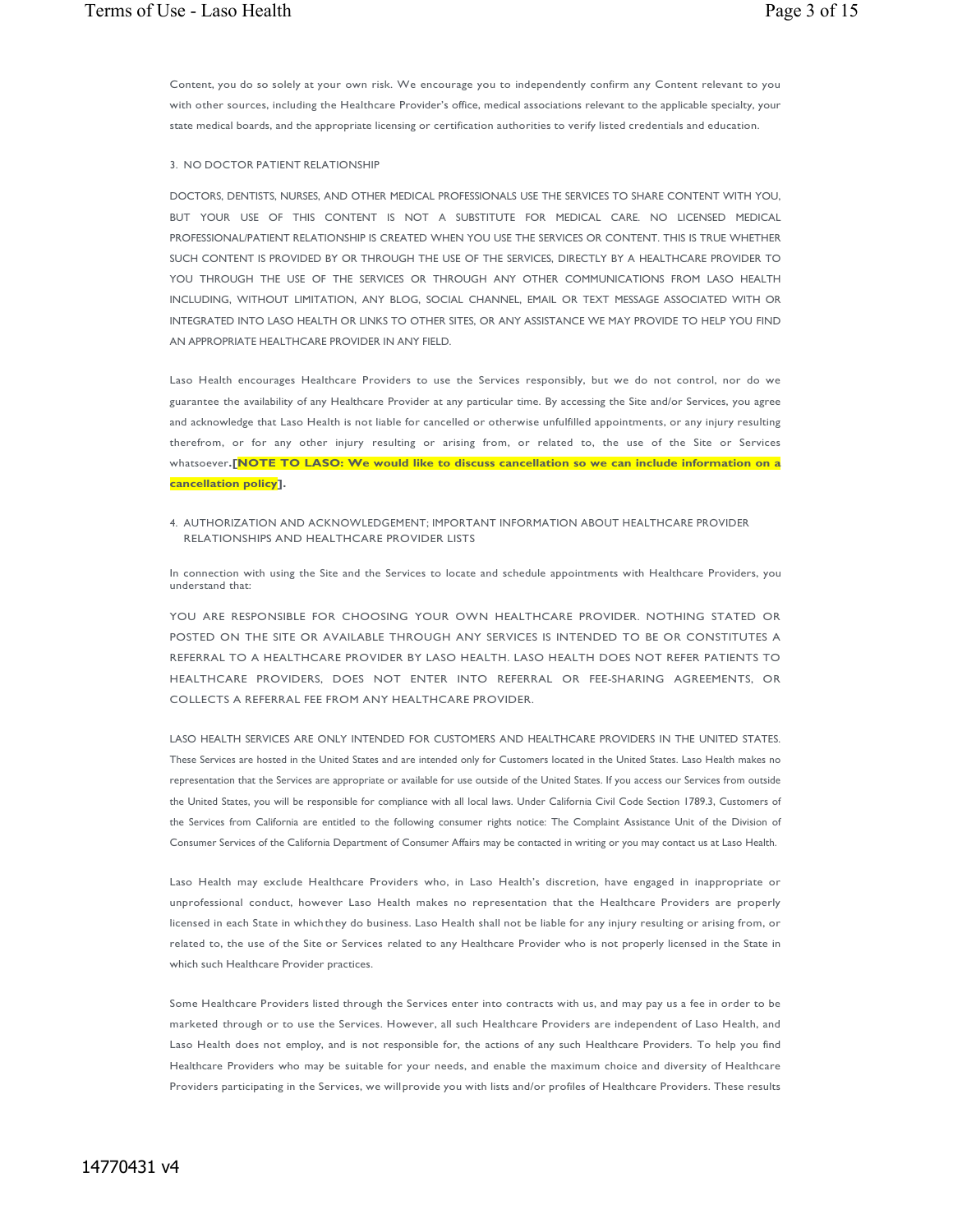are based on information that you provide to us, such as geographical location, symptoms and healthcare specialty. They may also be based on other criteria (including, for example, Healthcare Provider availability, past selections by and/or ratings of Healthcare Providers by you or by other Laso Health users, and past experience of Laso Health users with Healthcare Providers). Note that Laso Health (a) does not, recommend or endorse any Healthcare Providers, (b) does not make any representations or warranties with respect to these Healthcare Providers or the quality of the healthcare services they may provide, and (c) does not receive any additional fees from Healthcare Providers for featuring them (i.e., higher or better placement on lists) through the Services (subject to Sponsored Results as described below).

We may show you advertisements or sponsored results ("Sponsored Results") on the Site, including above the search results. Laso Health receives additional fees from Healthcare Providers for providing Sponsored Results. Sponsored Results shown through the Services are not, and should not be considered as an endorsement or recommendation by Laso Health of the Healthcare Provider.

#### 5. PAYMENTS FOR SERVICES; NO HEALTHCARE PROGRAM REIMBURSEMENT

You understand and acknowledge that by accessing and using the App, Site and/or Services, you acknowledge that all Services provided through us are self-pay only services for which the Customers will be solely responsible, and no part of the cost of the services will be submitted for reimbursement directly or indirectly by Customers or Healthcare Providers to commercial payors, nor to any state or federally funded healthcare programs, including, but not limited to Medicare, Medicaid, and TRICARE. Submitting claims for self-pay services to Federal, state, or commercial healthcare programs could expose you to civil and criminal liability and may result in removal from the App and Site.

#### 6. CONTENT PROVIDED BY THIRD PARTIES

Healthcare Provider and practice Content is intended for general reference purposes only and is provided to you with limited or no editorial oversight from Laso Health. Healthcare Provider Content may be provided by the Healthcare Provider and/or office staff, and collected from multiple other data sources that may not be confirmed by the Healthcare Provider. Such Content can change frequently and may become out of date, incomplete or inaccurate. Neither the Site nor Laso Health provides any advice or qualification certification about any particular Healthcare Provider.

- No Endorsements. Laso Health does not endorse and is not responsible or liable for any Content, data, advertising, products,goods or services available or unavailable from, or through the App, Site and/or Services. The statements, comments, reviews, information and ratings contained in any Content are solely the opinion of the Customer submitting such Content and do not reflect the opinion of Laso Health or any of its affiliates or subsidiaries or any of their respective owners, managers, officers, employees, agents or representatives. You acknowledge and understand that Laso Health simply acts as a passive conduit and an interactive computer provider for the publication and distribution of Content. Laso Health does not have any duty or obligation to investigate the accuracy of Content or the quality of the services performed by you or any other Healthcare Provider which is the subject of any Content. By using the App, Site and/or Services, you agree that it is solely your responsibility to evaluate your risks associated with the use, accuracy, usefulness, completeness, appropriateness or legality of any information, responses, writings or other materials that you submit, transmit or otherwise convey through the App, Site and/or Services or otherwise.
- Waiver of Liability. Under no circumstances will Laso Health be liable in any way for any Content including, but not limited to any Content that contains errors, omissions or defamatory statements, or for any loss or damage of any kind incurred as a result of the use of any Content submitted, accessed, transmitted or otherwise conveyed via the App, Site and/or Services or otherwise. You hereby waive any claims, rights or actions that you may have against Laso Health or any of its affiliates or subsidiaries with respect to any Content and release Laso Health and each of its affiliates and subsidiaries from any and all liability for or relating to Content.
	- Indemnification. You agree to indemnify and hold Laso Health and each of its affiliates and subsidiaries and their respective owners, managers, officers, employees, agents or representatives harmless for any damages that may arise, directly or indirectly, from any claim or right it may have against Laso Health with respect to any statements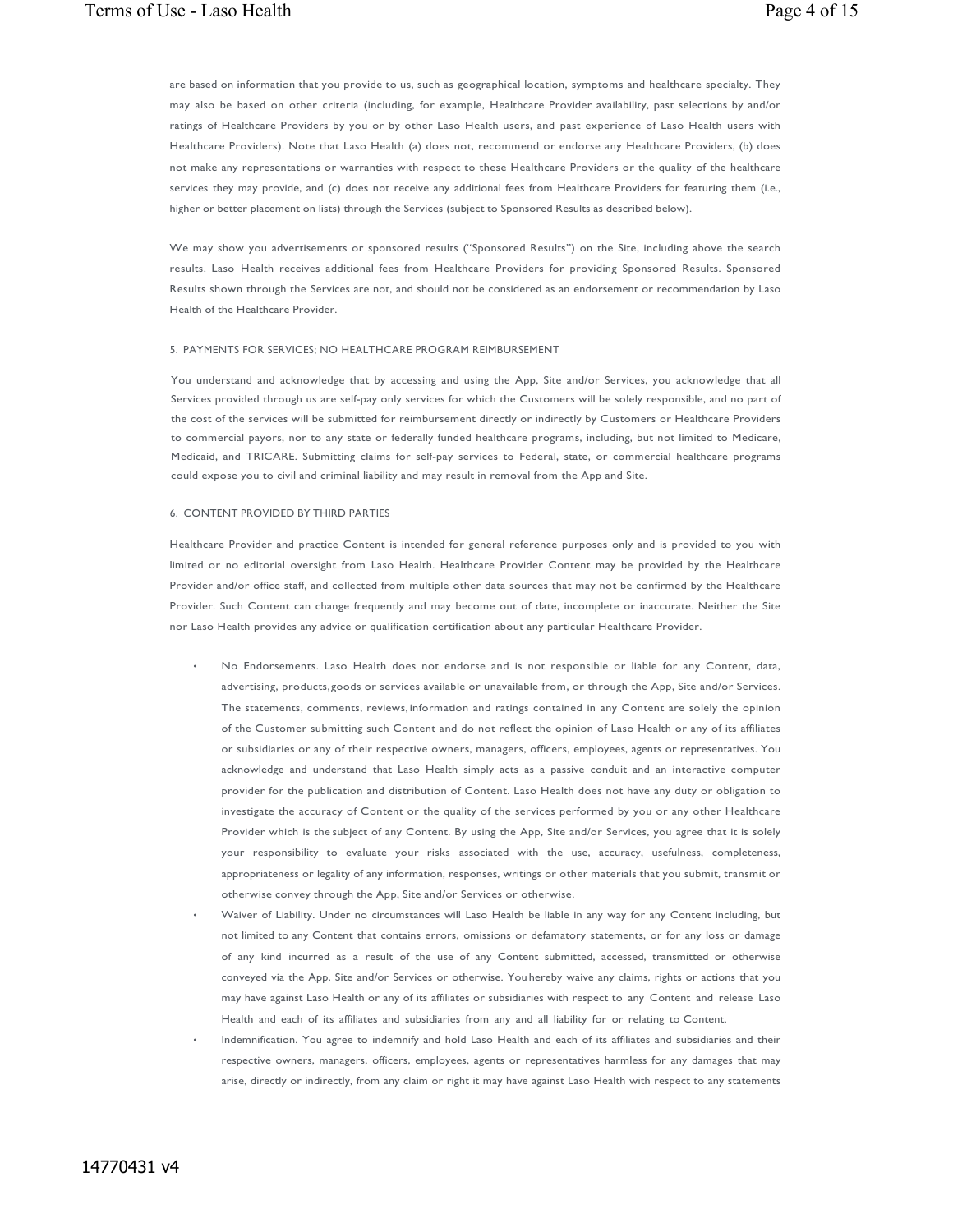made by a Customer or Content submitted by a Customer which is communicated, posted or published by Laso Health on its App, Site and/or Services or to a third party.

### 7. PRIVACY POLICY

Laso Health reserves the right, and you authorize Laso Health, to use and assign all information regarding your use of the Site and all information provided by you in any manner consistent with the Privacy Policy. The Privacy Policy, which may change from time to timewithout prior notice, is a part of these Customer Terms of Use. Please review the Privacy Policy carefully, as your use of the Services constitutes your agreement to it.

### 8. YOUR RESPONSIBILITIES

#### Your Account Username and Password

If you choose, or are provided with an account, a user name, password, or any other piece of information as part of your use of the Site, you must treat such information as confidential, and you must not disclose it to any other person or entity. You also acknowledge that your account is personal to you and agree not to provide any other person with access to this Site or portions of it using your user name, password, or other security information. You should use particular caution when accessing your account from a public or shared computer so that others are not able to view or record your password or other personal information.

Laso Health has the right to disable any user name, password, or other identifier, whether chosen by you or provided by Laso Health, at any time in Laso Health's sole discretion for any or no reason, including if, in Laso Health's opinion, you have violated any provision of these Customer Terms of Use.

### • Your Responsibilities Generally

The Services are free to you, but you are still entirely responsible for your healthcare expenses. Usual, customary and any other charges for any medical or related services rendered by Healthcare Providers will be set by the Healthcare provider and will be entirely your responsibility. You are responsible for ensuring that all information that you provide to Laso Health is accurate and up- to-date. A portion of the Services may not be available through Laso Health or your Healthcare Provider depending upon a number of factors. Ultimately, you must resolve any dispute between you or any Healthcare Provider arising from any transaction hereunder directly with the Healthcare Provider.

You are responsible for all use of the Site and/or Services, including the privacy and security of any account, usernames and passwords assigned to or created by you. You may only use the Site and the Services for lawful, non-commercial purposes. You may not use the Site in any manner that could damage, disable, overburden, or impair our servers or networks, or interfere with any other party's use and enjoyment of the Site or the Services. You may not attempt to gain unauthorized access to any of the Services, user accounts, or computer systems or networks, through hacking, password mining or any other means. You may not accumulate or index, directly or indirectly, any Content or portion of the Site and/or Services (including, without limitation, Healthcare Provider Content, appointment availability and price information) for any purpose whatsoever.

You must use the Site and/or Services in a manner consistent with the Acceptable Use Policy. Please review the Acceptable Use Policy carefully, as your use of the Site and/or Services constitutes your agreement to it.

In addition to our rights in these Customer Terms of Use, we may take any legal action and implement any technological measures to prevent violations of the restrictions hereunder and to enforce these Customer Terms of Use or our Acceptable Use Policy.

• Responsibilities of Healthcare Providers and Others in the Healthcare or Medical Industries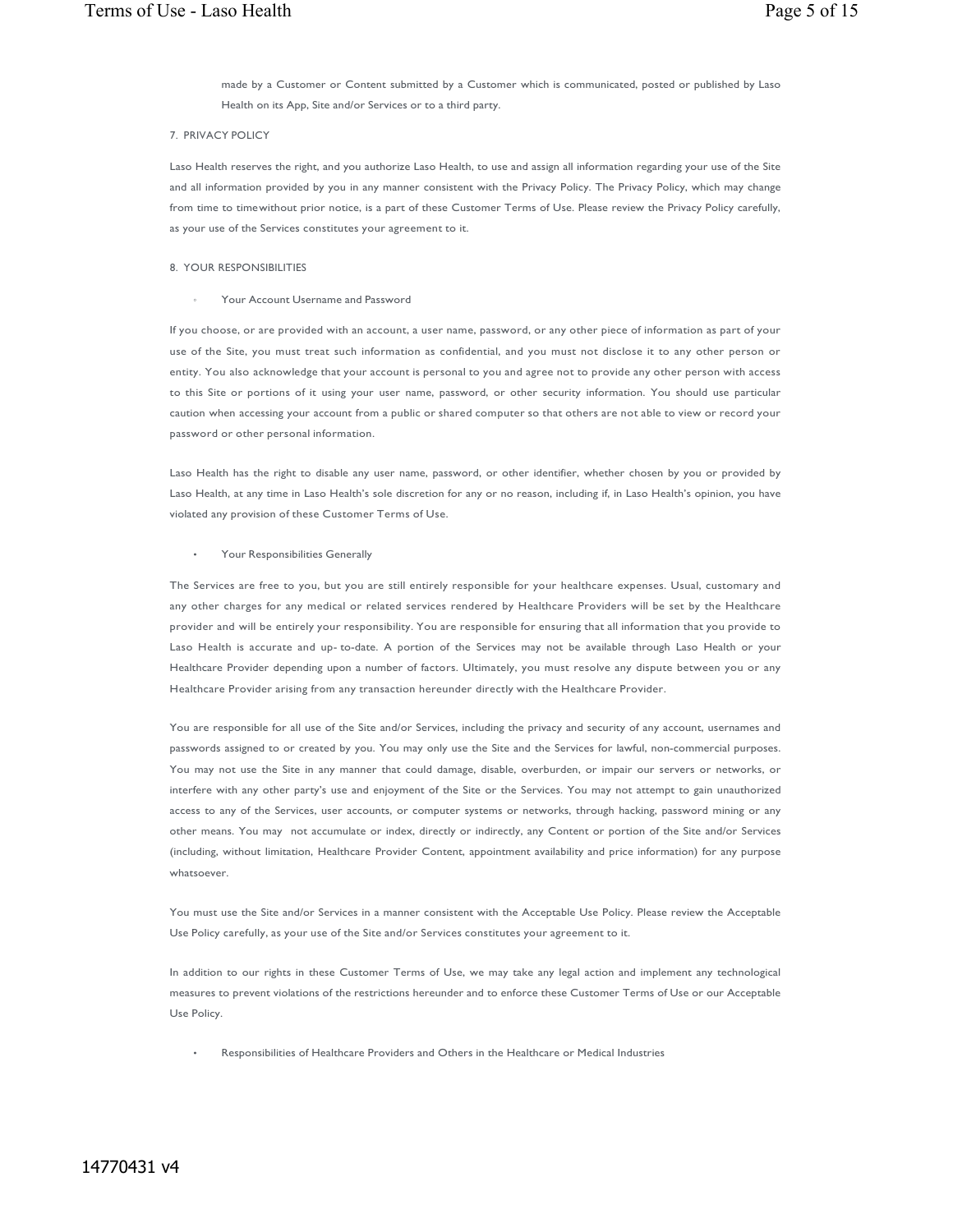If you are a Healthcare Provider or other person or entity in the healthcare or medical industries, regardless of whether you maintain an account with Laso Health or whether you schedule or intend to schedule appointments through the Services, you acknowledge and agree that:

- You will not use the Site and/or Services to view, access or otherwise use, directly or indirectly, price, availability, or other Content for any purpose other than your own personal use as a patient or prospective patient. You will not use the Site and/or Services to establish, attempt to establish, or enforce, directly or indirectly, any agreement or coordination of the prices charged for any product or service; the kinds, frequencies or amounts of any product or service offered; or the customer or customer categories for any product or service, or otherwise engage or attempt to engage in price fixing, output restriction, or customer or market allocation.
- You will not use the Site and/or Services, directly or indirectly, to engage in any anti-competitive, deceptive or unfair practices, or otherwise violate applicable antitrust, competition or consumer protection laws, or regulations.
- You will not use the Site and/or Services, directly or indirectly, to engage in any activity in violation of federal and state Healthcare Laws. "Healthcare Laws" means all applicable Laws relating to the possession, control, warehousing, marketing, sale and distribution of pharmaceuticals, the operation of medical or senior housing facilities (such as, but not limited to, nursing homes, skilled nursing facilities, rehabilitation hospitals, intermediate care facilities and adult care facilities), patient healthcare, patient healthcare information, patient abuse, the quality and adequacy of medical care, rate setting, equipment, personnel, operating policies, fee splitting, including, without limitation, (a) all federal and state fraud and abuse laws, including, without limitation, the federal Anti-Kickback Statute (42 U.S.C. §1320a-7b(6)), the Stark Law (42 U.S.C. §1395nn), the civil False Claims Act (31 U.S.C. §3729 et seq.), (b) TRICARE, (c) HIPAA, (d) Medicare, (e) Medicaid, (f) the Patient Protection and Affordable Care Act (P.L. 111-1468), (g) The Health Care and Education Reconciliation Act of 2010 (P.L. 111-152), (h) quality, safety and accreditation standards and requirements of all applicable state laws or regulatory bodies, (i) all laws, policies, procedures, requirements and regulations pursuant to which Healthcare Permits are issued, and (j) any and all other applicable health care laws, regulations, manual provisions, policies and administrative guidance, each of (a) through (j) as may be amended from time to time.

#### 9. CHANGES TO THE SERVICES; NEW SERVICES

We may from time to time add new features to the Services, substitute a new service for one of the existing Services, or discontinue or suspend one of the existing Services. Under no circumstances will Laso Health be liable for any suspension or discontinuation of any of the Services or portion thereof, and the use of new services will be governed by this Agreement.

#### 10. LINKS TO OTHER WEBSITES

#### Linking to the Site

Hyperlinks to the Site may not state or imply any Laso Health sponsorship or endorsement of another website, publication, or service. The Content may not be incorporated into another website, publication, or service without Laso Health's prior written approval. You agree to cooperate with Laso Health in causing any unauthorized framing or linking to stop immediately. Laso Health reserves theright to withdraw linking permission without notice.

#### **Links to Other Sites**

If the Site contains links to other sites and resources provided by third parties, these links are provided for your convenience only. Laso Health has no control over the contents of those sites or resources, and accepts no responsibility for them or for any loss or damage that may arise from your use of them. If you decide to access any of the third-party websites linked to this Site, you do so entirely at your own risk.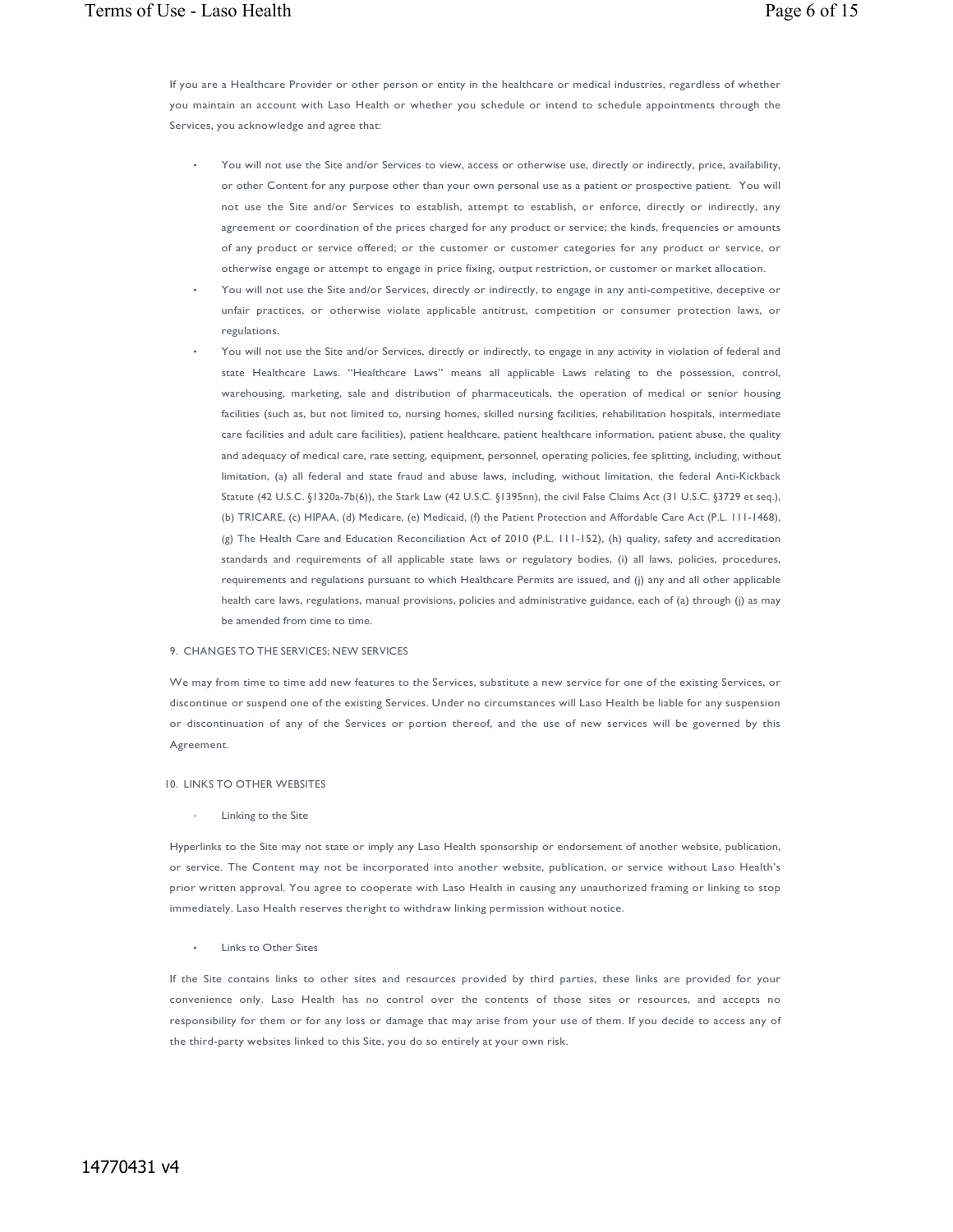#### 11. CONTENT YOU POST OR SUBMIT

You will have the opportunity to submit feedback regarding your experiences with Healthcare Providers you find through the Services, to submit inquiries concerning possible medical needs and to participate in the other interactive or community features of the Site (collectively, "Posted Information"). We may also invite you to chat, contribute to, or participate in blogs, message boards, online forums, and other functionality, and may provide you with the opportunity to create, submit, post, display, transmit, perform, publish, distribute, or broadcast content, questions, comments, suggestions, ideas, feedback and other information and materials to us or on the Site, including but not limited to text, writings, video, audio, photographs, graphics, comments, suggestions, or personal information or other material (collectively, "Contributions"). It is important that you act responsibly when providing Posted Information and Contributions. You represent and warrant that the Posted Information is up to date, accurate, complete, correct, truthful and complies with our Acceptable Use Policy and all applicable laws complete and accurate, and has not been provided in a misleading, negligent or fraudulent manner. Additionally, your Healthcare Provider reviews must comply with our guidelines for reviews. Laso Health reserves the right to remove or censor any Posted Information that does not comply with the Acceptable Use Policy, as determined by Laso Health in its sole discretion.

By posting Posted Information and Contributions through the Services, you agree to and hereby do grant, and you represent and warrant that you have all intellectual property rights necessary to grant to Laso Health and its contractors an irrevocable, perpetual, royalty-free, fully sub-licensable, fully paid up, worldwide license to use, copy, publicly perform, digitally perform, publicly display, and distribute such Posted Information and to adapt, edit, sell, re-sell, translate, prepare derivative works of, incorporate into other works, or otherwise exploit, such Posted Information. This license is nonexclusive, except that you agree that Laso Health shall have the exclusive right to practice this license to the extent of combining your Posted Information and Contributions with the Posted Information and Contributions of other Laso Health users for purposes of constructing or populating a searchable database of reviews and information related to the healthcare industry.

LASO HEALTH RESERVES THE RIGHT TO IMMEDIATELY REMOVE ANY MATERIAL THAT LASO HEALTH BELIEVES IS OR MAY BE INFRINGING OR VIOLATING OF ANY THIRD PARTY INTELLECTUAL PROPERTY OR OTHER RIGHTS OR IN VIOLATION OF FEDERAL, STATE, LOCAL OR FOREIGN LAWS AT ANYTIME, WITHOUT PRIOR NOTICE TO YOU. YOU FURTHER AGREE THAT LASO HEALTH MAY TERMINATE YOUR ACCESS AND/OR ACCOUNT AT ANYTIME FOR ANY REASON WITHOUT NOTICE.

### 12. YOUR USE OF CONTENT

Unless otherwise indicated, the Site is our proprietary property and all source code, databases, functionality, software, website designs, audio, video, text, photographs, and graphics on the Site (collectively, the "Content") and the trademarks, service marks, andlogos contained therein (the "Marks") are owned or controlled by us or licensed to us, and are protected by copyright and trademark laws and various other intellectual property rights and unfair competition laws of the United States, foreign jurisdictions, and international conventions. The Content and the Marks are provided on the Site "AS IS" for your information and personal use only. Except as expressly provided in these Customer Terms of Use, no part of the Site and no Content or Marks may be copied, reproduced, aggregated, republished, uploaded, posted, publicly displayed, encoded, translated, transmitted, distributed, sold, licensed, or otherwise exploited for any commercial purpose whatsoever, without our express prior written permission. Except as expressly provided herein, neither Laso Health nor its licensors grant you any express or implied rights, and all rights in the Site and/or Services not expressly granted by Laso Health to you are retained by Laso Health.

We may incorporate third party software as part of certain of the Site and/or Services, including without limitation open source third party software. Your use of such third party software is subject to any and all applicable additional terms of use governing such use provided by the third party software provider. Where applicable, additional notices relating to the third party software may be provided by us, which for example may contain attribution and disclaimer notices applicable to the third party software.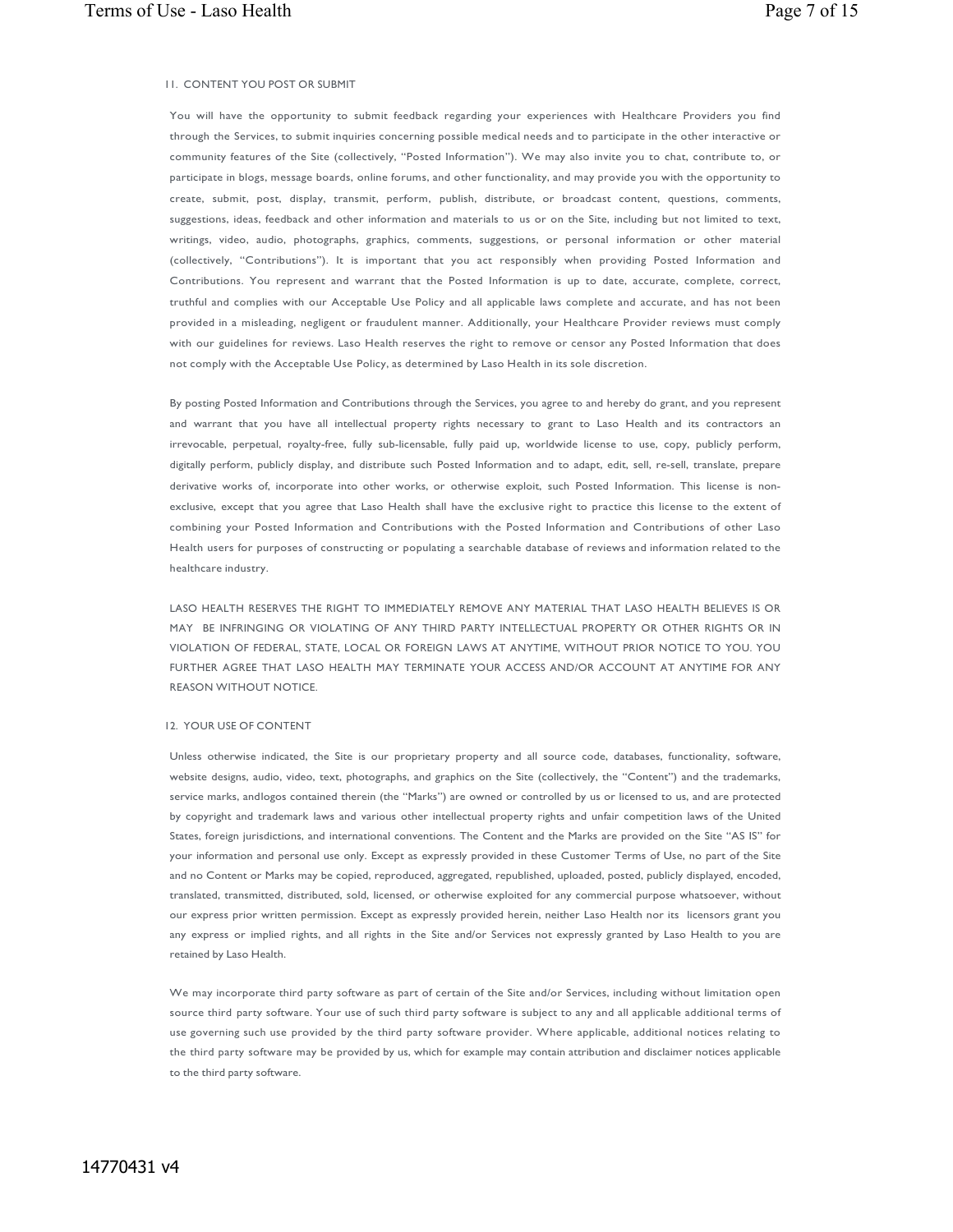## 13. MOBILE APPLICATION LICENSE

◦ Use License

Laso Health.com (the "App") is a mobile application developed by Laso Health. We grant you a revocable, non-exclusive, non- transferable, limited right to install and use the App on wireless electronic devices owned or controlled by you, and to access and use the App on such devices strictly in accordance with the terms of use of this mobile application license contained in these Customer Terms of Use. Please read these Customer Terms of Use carefully before downloading or installing the App. You may only use this App pursuant to these Customer Terms of Use. By downloading, accessing, or otherwise using this App, you acknowledge that you have read, understood, and agree to be bound by these Customer Terms of Use. If you do not accept these Customer Terms of Use and do not wish to be bound by these Customer Terms of Use, do not download, install, or otherwise use the App. We reserve the right to make changes to these Customer Terms of Use at any time, without notice to you, by posting changes on the Site and or through the App. Check back from time to time to ensure you are aware of any updates or changes to these Terms.

#### Apple and Android Devices

The following terms apply when you use a mobile application obtained from either the Apple Store or Google Play (each an "App Distributor") to access the Site and/or Services: (1) you and Laso Health acknowledge that these Customer Terms of Use are concluded between you and Laso Health only, not an App Distributor, and the license granted to you for the App is limited to a non- transferable license to use the App on a device that utilizes the Apple iOS or Android operating systems, as applicable, and in accordance with the usage rules set forth in the applicable App Distributor's terms of service; (2) we are responsible for providing any maintenance and support services with respect to the App as specified in the Customer Terms of Use of this mobile application license contained in these Customer Terms of Use or as otherwise required under applicable law, and you acknowledge that each App Distributor has no obligation whatsoever to furnish any maintenance and support services with respect to the App; (3) in the event of any failure of the App to conform to any applicable warranty, you may notify the applicable App Distributor, and the App Distributor, in accordance with its terms and policies, may refund the purchase price, if any, paid for the App, and to the maximum extent permitted by applicable law, the App Distributor will have no other warranty obligation whatsoever with respect to the mobile application; (4) you acknowledge and agree that Laso Health, and not an App Distributor, is responsible for addressing any claims youor any third party may have in relation to the App; (5) you acknowledge and agree that, in the event of any third party claim that the App or your possession and use of the App infringes a third party's intellectual property rights, the App Developer will not be responsible for the investigation, defense, settlement and discharge of any such infringement claim; (6) you represent and warrant that (i) you are not located in a country that is subject to a U.S. government embargo, or that has been designated by the U.S. government as a "terrorist supporting" country and (ii) you are not listed on any U.S. government list of prohibited or restricted parties; (7) you must comply with applicable third-party terms of agreement when using the App, e.g., if you have a VoIP application, then you must not be in violation of their wireless data service agreement when using the App; and (8) you acknowledge and agree that the App Distributors are third-party beneficiaries of the terms of use in this mobile application license contained in these Customer Terms of Use, and that each App Distributor will have the right (and will be deemed to have accepted the right) to enforce the terms of use in this mobile application license contained in these Customer Terms of Use against you as a third-party beneficiarythereof.

#### 14. SITE MANAGEMENT

We reserve the right, but not the obligation, to: (1) monitor the Site for violations of these Customer Terms of Use; (2) take appropriate legal action against anyone who, in our sole discretion, violates the law or these Customer Terms of Use, including without limitation, reporting such user to law enforcement authorities; and (3) otherwise manage the Site in a manner designed to protect our rights and property and to facilitate the proper functioning of the Site.

### 15. DIGITAL MILLENNIUM COPYRIGHT ACT (DMCA) NOTICE AND POLICY

16. This language applies if there are areas of the App and/or Site where users will upload/post content. If any of that user content infringed someone's copyright, this is a safe harbor from liability under copyright law for infringement.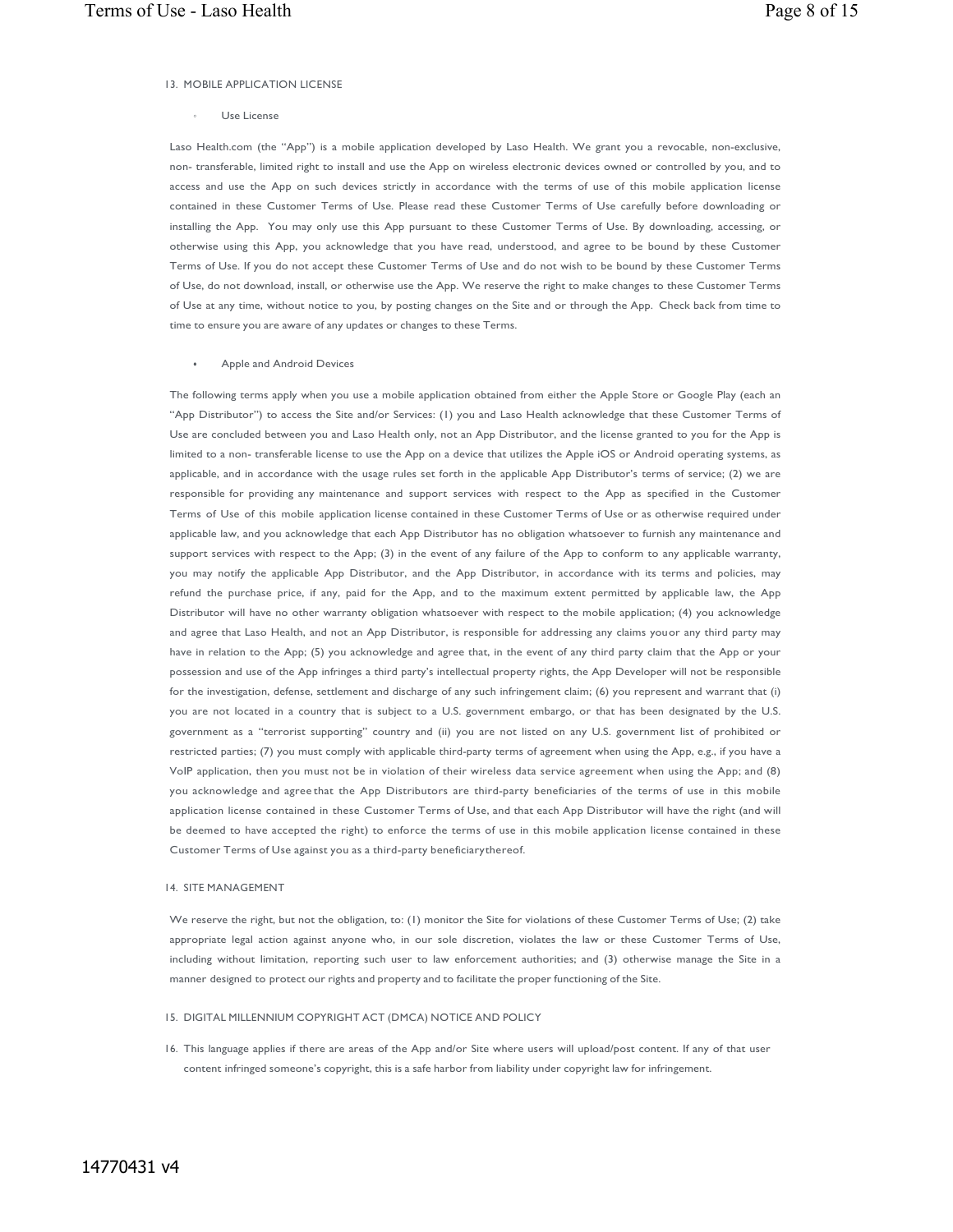### **Notifications**

We respect the intellectual property rights of others. If you believe that any material available on or through the Site infringes upon any copyright you own or control, please immediately notify our Designated Copyright Agent using the contact information provided below (a "Notification"). A copy of your Notification will be sent to the person who posted or stored the material addressed in the Notification. Please be advised that pursuant to federal law you may be held liable for damages if you make material misrepresentations in a Notification. Thus, if you are not sure that material located on or linked to by the Site infringes your copyright,you should consider first contacting an attorney.

All Notifications should meet the requirements of DMCA 17 U.S.C. § 512(c)(3) and include the following information: (1) A physical or electronic signature of a person authorized to act on behalf of the owner of an exclusive right that is allegedly infringed; (2) identification of the copyrighted work claimed to have been infringed, or, if multiple copyrighted works on the Site are covered by the Notification, a representative list of such works on the Site; (3) identification of the material that is claimed to be infringing or to be the subject of infringing activity and that is to be removed or access to which is to be disabled, and information reasonably sufficient to permit us to locate the material; (4) information reasonably sufficient to permit us to contact the complaining party, such as an address, telephone number, and, if available, an email address at which the complaining party may be contacted; (5) a statement thatthe complaining party has a good faith belief that use of the material in the manner complained of is not authorized by the copyright owner, its agent, or the law; and (6) a statement that the information in the notification is accurate, and under penalty of perjury, that the complaining party is authorized to act on behalf of the owner of an exclusive right that is allegedly infringed upon.

◦ Counter Notification

If you believe your own copyrighted material has been removed from the Site as a result of a mistake or misidentification, you may submit a written counter notification to our Designated Copyright Agent sing the contact information provided below (a "Counter Notification"). To be an effective Counter Notification under the DMCA, your Counter Notification must include substantially the following: (1) identification of the material that has been removed or disabled and the location at which the material appeared before it was removed or disabled; (2) a statement that you consent to the jurisdiction of the Federal District Court in which your address is located, or if your address is outside the United States, for any judicial district in which we are located; (3) a statement that you will accept service of process from the party that filed the Notification or the party's agent; (4) your name, address, and telephone number; (5) a statement under penalty of perjury that you have a good faith belief that the material in question was removed or disabled as a result of a mistake or misidentification of the material to be removed or disabled; and (6) your physical or electronic signature.

If you send us a valid, written Counter Notification meeting the requirements described above, we will restore your removed or disabled material, unless we first receive notice from the party filing the Notification informing us that such party has filed a court action to restrain you from engaging in infringing activity related to the material in question. Please note that if you materially misrepresent that the disabled or removed content was removed by mistake or misidentification, you may be liable for damages, including costs and attorney's fees. Filing a false Counter Notification constitutes perjury.

Designated Copyright AgentJohn M. Taboada

Taboada Law Firm PLLC Attn: Laso Copyright Agent1925 N. New Braunfels Ave.San Antonio, TX 78208 john@taboadalawfirm.com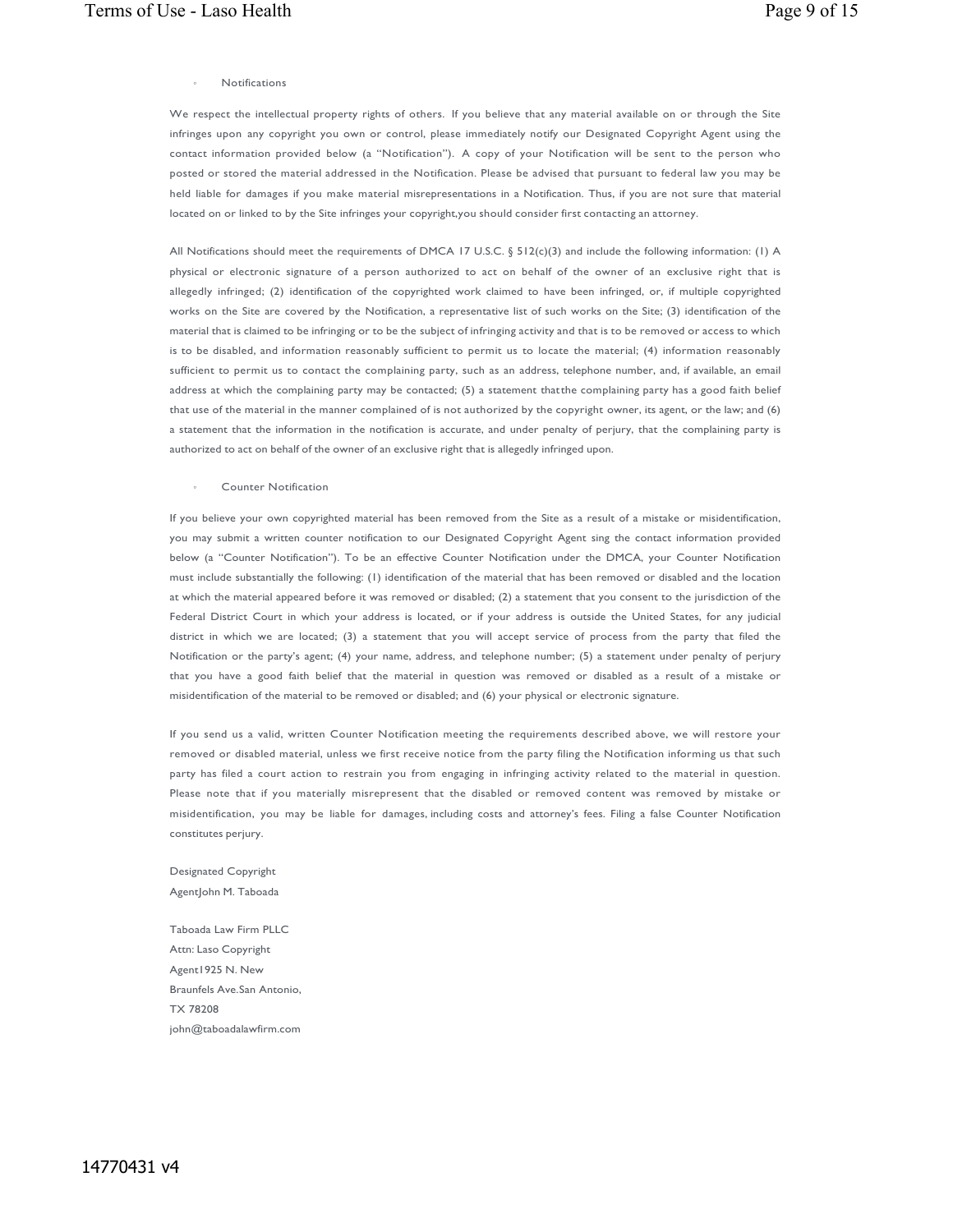#### 17. DISCLAIMER

You acknowledge that we have no control over, and no duty to take any action regarding: (a) which users gain access to the Site and/or the Services, (b) what Content you access, (c) what effects the Content may have on you, (d) how you may interpret or use the Content, or (e) what actions you may take as a result of having been exposed to the Content. You release us from all liability for you having acquired or having not acquired, or your use of Content. We make no representations or warranties regarding suggestions or recommendations of services or products offered or purchased through the Site and/or Services. We have no special relationship with or fiduciary duty to you. WE PROVIDE THE SERVICES "AS IS" AND "AS AVAILABLE." WE MAKE NO EXPRESS OR IMPLIED WARRANTIES OR GUARANTEES ABOUT THE SERVICES. TO THE MAXIMUM EXTENT PERMITTED BY LAW, WE HEREBY DISCLAIM ALL SUCH WARRANTIES, INCLUDING ALL STATUTORY WARRANTIES, WITH RESPECT TO THE SERVICES AND THE SITE, INCLUDING, WITHOUT LIMITATION, ANY WARRANTIES THAT THE SERVICES ARE MERCHANTABLE, OF SATISFACTORY QUALITY, ACCURATE, FIT FOR A PARTICULAR PURPOSE OR NEED, OR NON-INFRINGING. WE DO NOT GUARANTEE THAT THE RESULTS THAT MAY BE OBTAINED FROM THE USE OF THE SERVICES WILL BE EFFECTIVE, RELIABLE OR ACCURATE OR WILL MEET YOUR REQUIREMENTS. WE ARE NOT RESPONSIBLE FOR THE ACCURACY, RELIABILITY, TIMELINESS OR COMPLETENESS OF INFORMATION PROVIDED BY USERS OF THE SERVICES OR ANY OTHER DATA OR INFORMATION PROVIDED OR RECEIVED THROUGH THE SERVICES. LASO HEALTH MAKES NO WARRANTIES ABOUT THE INFORMATION SYSTEMS, SOFTWARE AND FUNCTIONS MADE ACCESSIBLE THROUGH THE SERVICES OR ANY OTHER SECURITY ASSOCIATED WITH THE TRANSMISSION OF SENSITIVE INFORMATION. LASO HEALTH DOES NOT WARRANT THAT THE SITE OR THE SERVICES WILL OPERATE ERROR-FREE, BUG-FREE OR FREE FROM DEFECTS, THAT LOSS OF DATA WILL NOT OCCUR, OR THAT THE SERVICES, SOFTWARE OR SITE ARE FREE OF COMPUTER VIRUSES, CONTAMINANTS OR OTHER HARMFUL ITEMS.

### 18. GENERAL LIMITATION OF LIABILITY

TO THE MAXIMUM EXTENT PERMITTED UNDER LAW, UNDER NO CIRCUMSTANCES WILL LASO HEALTH BE LIABLE FOR ANY INCIDENTAL, SPECIAL, CONSEQUENTIAL, EXEMPLARY, PUNITIVE, MULTIPLE OR OTHER INDIRECT DAMAGES, INCLUDING WITHOUT LIMITATION ANY LOSS OF PROFITS, REVENUES, DATA OR COMPENSATION THAT RESULT FROM THE USE OF, OR THE INABILITY TO USE, THE SERVICE OR SITE, EVEN IF LASO HEALTH HAS BEEN ADVISED OF THE POSSIBILITY OF SUCH DAMAGES. THE NEGATION OF DAMAGES SET FORTH ABOVE IS A FUNDAMENTAL ELEMENT OF THE BASIS OF THE BARGAIN BETWEEN LASO HEALTH AND YOU. THIS SITE AND THE CONTENT DISPLAYED ON OR ACCESSIBLE THROUGH THE SITE WOULD NOT BE PROVIDED WITHOUT SUCH LIMITATIONS. NO ADVICE OR INFORMATION, WHETHER ORAL OR WRITTEN, OBTAINED BY YOU FROM LASO HEALTH THROUGH THESITE WILL CREATE ANY WARRANTY, REPRESENTATION OR GUARANTEE NOT EXPRESSLY STATED IN THESE CUSTOMER TERMS OF USE. THE FOREGOING LIMITATION OF LIABILITY WILL APPLY TO THE FULLEST EXTENT PERMITTED BY LAW IN THE APPLICABLE JURISDICTION. IN NO EVENT WILL LASO HEALTH'S TOTAL LIABILITY TO YOU FOR ALL DAMAGES, LOSSES, AND KNOWN AND UNKNOWN CAUSES OF ACTION RESULTING FROM YOUR USE OF THE SERVICE OR SITE, WHETHER IN CONTRACT, TORT (INCLUDING, BUT NOT LIMITED TO, NEGLIGENCE) OR OTHERWISE, EXCEED U.S. \$100 OR THE LOWEST AMOUNT PERMITTED UNDER APPLICABLE LAW.

IF YOU ARE A CALIFORNIA RESIDENT, YOU WAIVE YOUR RIGHTS WITH RESPECT TO CALIFORNIA CIVIL CODE SECTION 1542, WHICH SAYS "A GENERAL RELEASE DOES NOT EXTEND TO CLAIMS WHICH THE CREDITOR DOES NOT KNOW OR SUSPECT TO EXIST IN HIS FAVOR AT THE TIME OF EXECUTING THE RELEASE, WHICH, IF KNOWN BY HIM MUST HAVE MATERIALLY AFFECTED HIS SETTLEMENT WITH THE DEBTOR."

## 19. TERMINATION

We may terminate, suspend and/or deactivate your account at any time, without notice, if there has been a violation of this Agreement or other policies and terms posted on the Site or through the Services by you or by someone using your account information. We may also terminate, suspend or deactivate your account for any other reason, including inactivity for an extended period. Laso Health shall not be liable to you or any third party for any termination, suspension or deactivation of your access to the Site and/or the Services. Further, you agree not to attempt to use the Site and/or the Services after any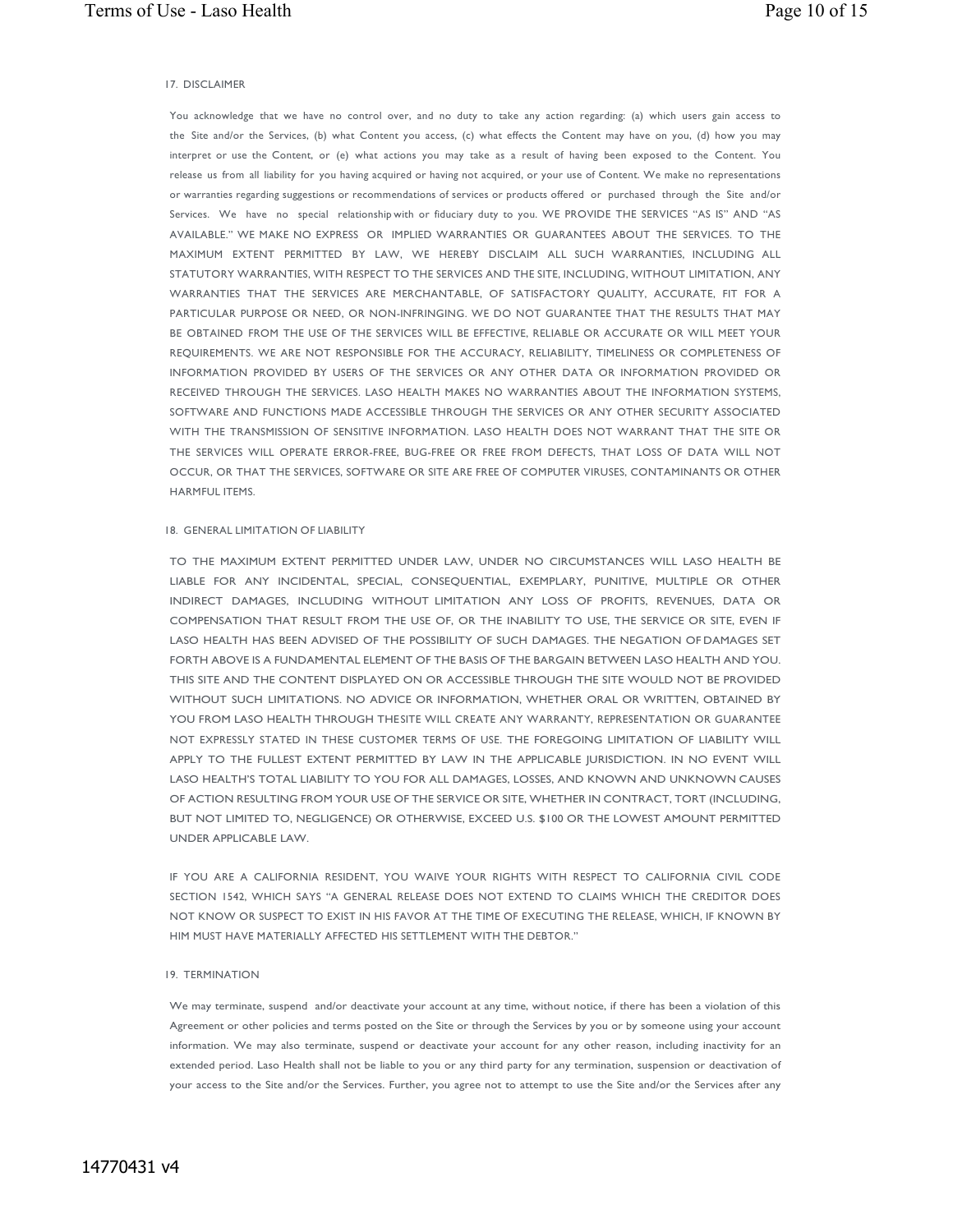such termination, suspension or deactivation (provided, in the case of deactivation due exclusively to your inactivity, you may be permitted to reactivate your account or create another account). Sections 1, 2, 3, 4, 6, 8, l0, 11, 12, 13, 14, 15, and 16 shall survive any termination or expiration of these Terms of Use.

## 20. MODIFICATIONS AND INTERRUPTIONS

We reserve the right to change, modify, or remove the contents of the Site at any time or for any reason at our sole discretion without notice. However, we have no obligation to update any information on our Site. We also reserve the right to modify or discontinue all or part of the Site without notice at any time. We will not be liable to you or any third party for any modification, price change, suspension, or discontinuance of the Site.

We cannot and do not guarantee the Site will be available at all times. We may experience hardware, software, or other problems or need to perform maintenance related to the Site, resulting in interruptions, delays, or errors. We reserve the right to change, revise, update, suspend, discontinue, or otherwise modify the Site at any time or for any reason without notice to you. You agree that we have no liability whatsoever for any loss, damage, or inconvenience caused by your inability to access or use the Site during anydowntime or discontinuance of the Site. Nothing in these Customer Terms of Use will be construed to obligate us to maintain and support the Site or to supply any corrections, updates, or releases in connection therewith.

#### 21. INDEMNIFICATION

You agree to defend, indemnify, and hold harmless Laso Health, its affiliates, licensors, and service providers, and its owners, officers, directors, employees, contractors, agents, licensors, suppliers, successors, and assigns from and against any claims, liabilities, damages, judgments, awards, losses, costs, expenses, or fees (including reasonable attorneys' fees) arising out of or relating to your violation of these Customer Terms of Use or your use of the Site, including, but not limited to, your Posted Information, any use of the Site other than as expressly authorized in these Customer Terms of Use or your use of any information obtained from the Site.

## 22. MISCELLANEOUS

Electronic Contracting

Your affirmative act of using the Site and/or Services constitutes your electronic signature to this Agreement, which includes ourPrivacy Policy and Acceptable Use Policy, and your consent to enter into such agreements with us electronically.

#### ◦ Changes to These Customer Terms of Use

We may change these Customer Terms of Use and the other documents that are part of the Agreement at any time, as we deem appropriate. Upon any such change, we will post the amended terms on the Site; we may also attempt to notify you in some other way. Your continued use of the Site and/or the Services following such posting shall constitute your affirmative acknowledgement of the Customer Terms of Use or other applicable Agreement document, the modification, and agreement to abide and be bound by the Customer Terms of Use or other applicable Agreement document, as amended. We encourage you to periodically review these Customer Terms of Use and the Agreement. IF AT ANY TIME YOU CHOOSE NOT TO ACCEPT THESE CUSTOMER TERMS OF USE OR THE AGREEMENT, INCLUDING FOLLOWING ANY SUCH MODIFICATIONS HERETO, THEN YOU MUST STOP USING THE SITE AND THE SERVICES.

◦ Choice of Law – Important – Please Review as This Affects Your Legal Rights

Any legal action of whatever nature brought by either you or us (collectively, the "Parties" and individually, a "Party") shall be commenced or prosecuted in the state and federal courts located in Bexar County, Texas, and the Parties hereby consent to, and waive all defenses of lack of personal jurisdiction and forum non conveniens with respect to venue and jurisdiction in such state and federal courts. Application of the United Nations Convention on Contracts for the International Sale of Goods and the Uniform Computer Information Transaction Act (UCITA) are excluded from these Customer Terms of Use. In no event shall any claim, action, or proceeding brought by either Party related in any way to the Site be commenced more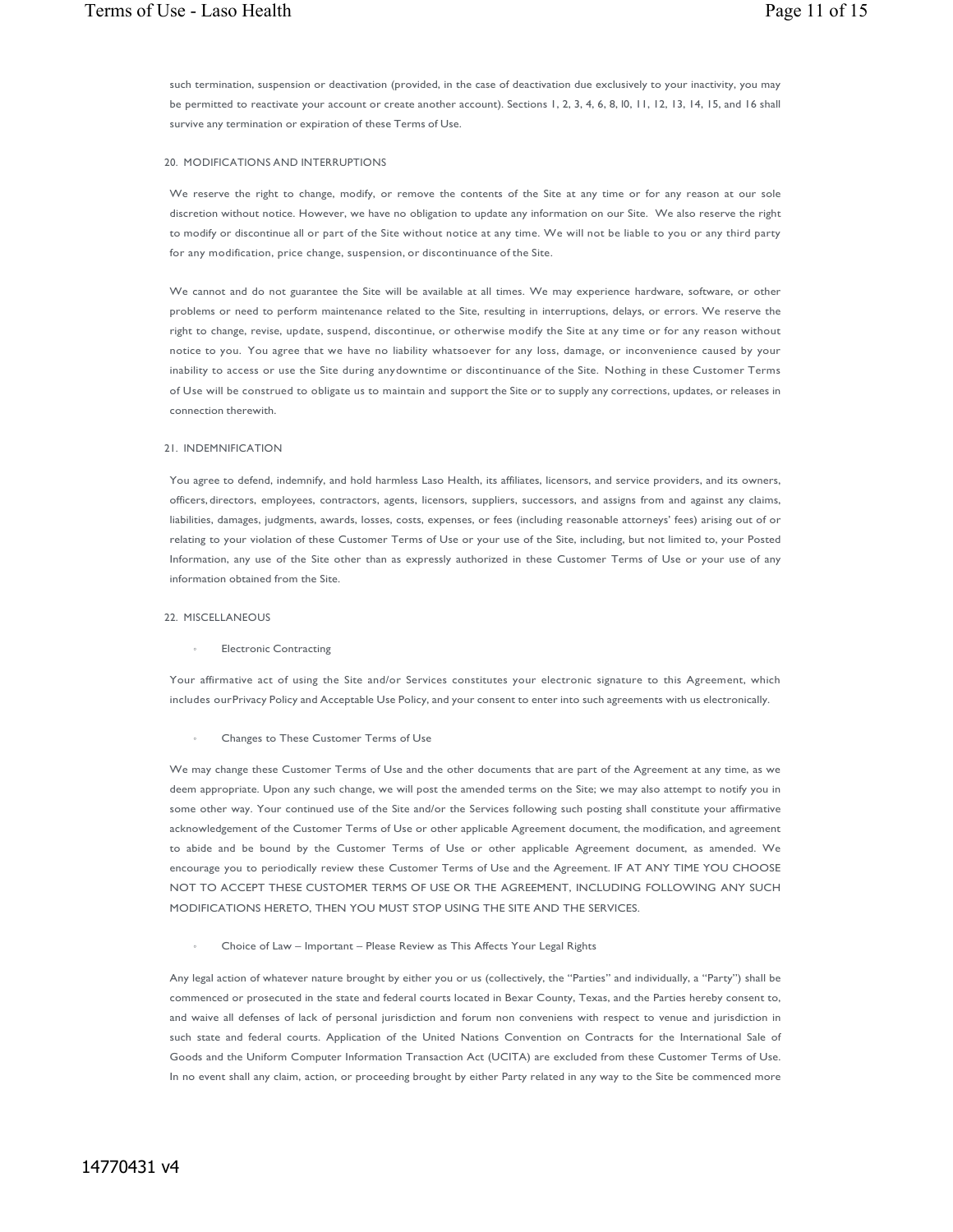than 1 year after the cause of action arose.

- Dispute Resolution Important Please Review as This Affects Your Legal Rights
- Informal Negotiations

To expedite resolution and control the cost of any dispute, controversy, or claim related to these Customer Terms of Use (each a "Dispute" and collectively, the "Disputes") brought by either you or us (individually, a "Party" and collectively, the "Parties"), the Parties agree to first attempt to negotiate any Dispute (except those Disputes expressly provided below) informally for at least 60 days beforeinitiating arbitration. Such informal negotiations commence upon written notice from one Party to the other Party.

**Binding Arbitration** 

PLEASE READ THE FOLLOWING CAREFULLY AS IT CONTAINS AN AGREEMENT TO ARBITRATE AND OTHER IMPORTANT INFORMATION REGARDING YOUR LEGAL RIGHTS, REMEDIES, AND OBLIGATIONS. THIS AGREEMENT TO ARBITRATE REQUIRES (WITH LIMITED EXCEPTION0 THAT YOU SUBMIT CLAIMS YOU MAY HAVE AGAINST US TO BINDING AND FINAL ARBITRATION, AND FURTHER (1) YOU WILL ONLY BE PERMITTED TO PURSUE CLAIM AGAINST LASO HEALTH ON AN INDIVIDUAL BASIS, NOT AS A PLAINTIFF OR CLASS MEMBER IN ANY CLASS OR REPRESENTATIVE ACTION OR PROCEEDING, (2) YOU WILL ONLY BE PERMITTED TO SEEK RELIEF (INCLUDING MONETARY, INJUNCTIVE, AND DECLARATORY RELIEF) ON AN INDIVIDUAL BASIS, AND (3) YOU MAY NOT BE ABLE TO HAVE ANY CLAIMS YOU HAVE AGAINST US RESOLVED BY A JURY OR IN A COURT OF LAW. BY USING THE APP, SITE, AND SERVICES YOU SIGNIFY YOUR ACCEPTANCE OF THESE TERMS OF SERVICE. IF YOU DO NOT AGREE WITH ANY OF THE TERMS AND CONDITIONS CONTAINED IN THE TERMS OF USE, DO NOT USE OR PROVIDE THESE SERVICES. If the Parties are unable to resolve a Dispute through informal negotiations, the Dispute (except those Disputes expressly excluded below) will be finally and exclusively resolved by binding arbitration. YOU UNDERSTAND THAT BY AGREEING TO THIS PROVISION YOU GIVE UP THE RIGHT TO SUE IN COURT AND HAVE A JURY TRIAL. The arbitration shall be commenced and conducted under the Commercial Arbitration Rules of the American Arbitration Association ("AAA") and, where appropriate, the AAA's Supplementary Procedures for Consumer Related Disputes ("AAA Consumer Rules"), both of which are available at the AAA website www.adr.org.Your arbitration fees and your share of arbitrator compensation shall be governed by the AAA Consumer Rules and, where appropriate, limited by the AAA Consumer Rules. The arbitration may be conducted in person, through the submission of documents, by phone, or online. The arbitrator will make a decision in writing, but need not provide a statement of reasons unless requested by either Party. The arbitrator must follow applicable law, and any award may be challenged if the arbitrator fails to do so. Except where otherwise required by the applicable AAA rules or applicable law, the arbitration will take place in Bexar County, Texas. Except as otherwise provided herein, the Parties may litigate in court to compel arbitration, stay proceedings pending arbitration, or to confirm, modify, vacate, or enter judgment on the award entered by the arbitrator.

If for any reason, a Dispute proceeds in court rather than arbitration, the Dispute shall be commenced or prosecuted in the state and federal courts located in Bexar County, Texas, and the Parties hereby consent to, and waive all defenses of lack of personal jurisdiction, and forum non conveniens with respect to venue and jurisdiction in such state and federal courts. Application of the United Nations Convention on Contracts for the International Sale of Goods and the Uniform Computer Information Transaction Act (UCITA) are excluded from these Customer Terms of Use.

In no event shall any Dispute brought by either Party related in any way to the Site be commenced more than one (1) year after the cause of action arose. If this provision is found to be illegal or unenforceable, then neither Party will elect to arbitrate any Dispute falling within that portion of this provision found to be illegal or unenforceable and such Dispute shall be decided by a court of competent jurisdiction within the courts listed for jurisdiction above, and the Parties agree to submit to the personal jurisdiction of that court.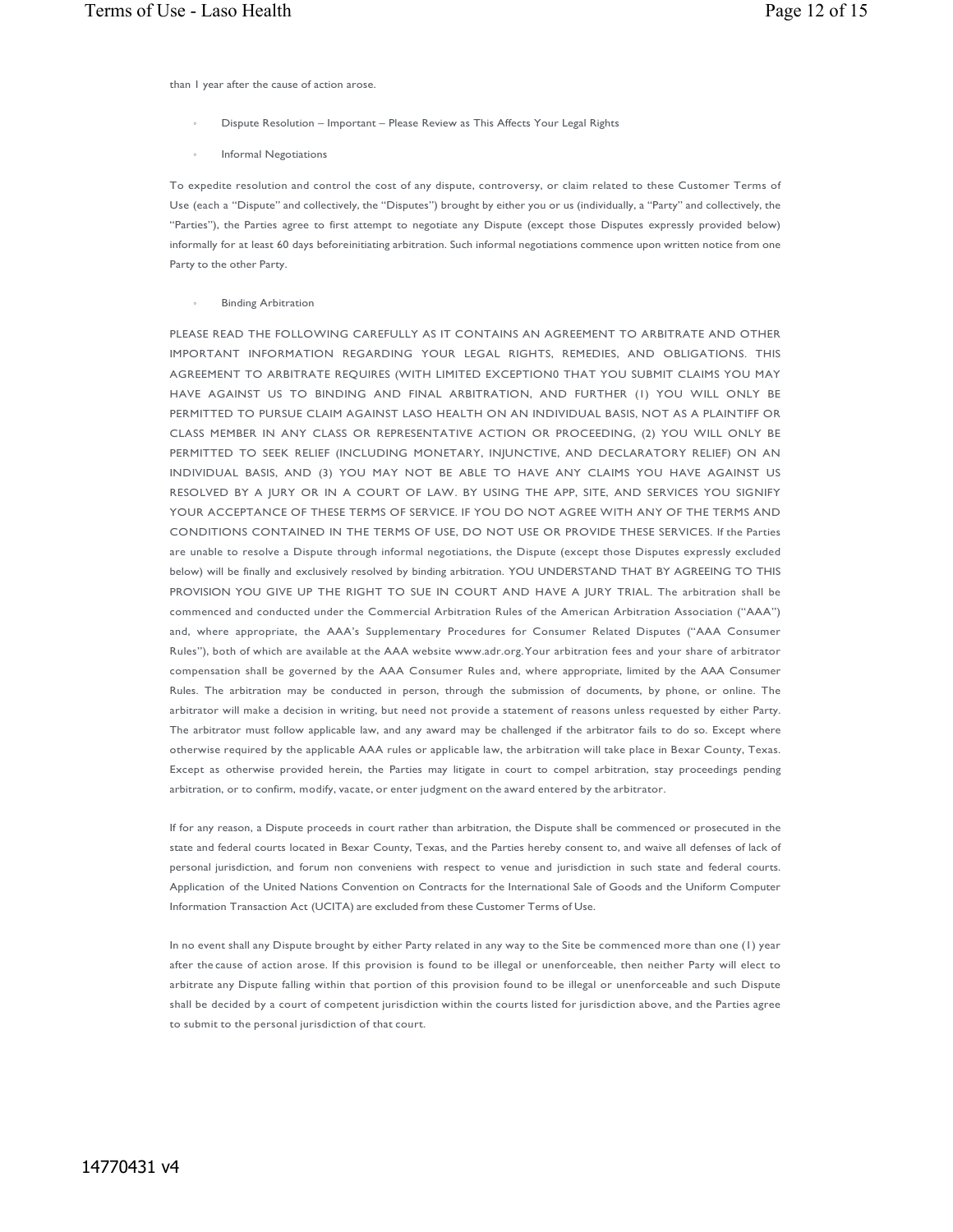## **Restrictions**

The Parties agree that any arbitration shall be limited to the Dispute between the Parties individually. To the full extent permitted by law, (a) no arbitration shall be joined with any other proceeding; (b) there is no right or authority for any Dispute to be arbitrated on a class-action basis or to utilize class action procedures; and (c) there is no right or authority for any Dispute to be brought in a purported representative capacity on behalf of the general public or any other persons.

**Headings** 

The headings of the sections of this Agreement are for convenience only, do not form a part hereof, and in no way limit, define, describe, modify, interpret or construe the meaning, scope or intent of this Agreement or any terms or conditions therein.

## **Assignment**

We may assign this Agreement at any time, including, without limitation, to any parent, subsidiary, or any affiliated company, or as part of the sale to, merger with, or other transfer of our company to another entity. You may not assign, transfer or sublicense this Agreement to anyone else and any attempt to do so in violation of this section shall be null and void.

## **Eligibility**

You must be 18 years of age or over, or the legal age to form a binding contract in your jurisdiction if that age is greater than 18 years of age, to create an account with us or use the Site and the Services. If you are between the ages of 13 and 18, or the applicable legal age in your jurisdiction, you can use the Site or Services only under the supervision of your parent or guardian who has agreed tothese Customer Terms of Use. Those under the age of 13 are not permitted to and may not use the Site or Services. Parents or legal guardians of a child under the age of 18 may use the Site or Services on behalf of such minor child. By using the Site or Services on behalf of a minor child, you represent and warrant that you are the parent or legal guardian of such child, and that all references in these Customer Terms of Use to "you" shall refer to such child or such other individual on whose behalf you have authorization to enter into these Customer Terms of Use and you in your capacity as the parent or legal guardian of such child or as the authorizedparty of such individual.

If you do not qualify under these Customer Terms of Use or cannot comply with the Acceptable Use Policy, do not use the Site and/or Services. Use of the Site and/or Services is void where prohibited by applicable law, and the right to access the Site and/or Services is revoked in such jurisdictions. By using the Site and/or Services, you represent and warrant that you have the right, authority, and capacity to enter into these Customer Terms of Use. The Site is administered in the U.S. and intended for U.S. users; any use outside of the U.S. is at the user's own risk and Laso Health is not liable for any injury resulting therefrom, or for any other injury resulting or arising from, or related to, the use of the Site or Services whatsoever. Users are responsible for compliance with any local, state or federal laws applicable to their use of the Services or the Site.

## SMS/Text Communications

We may send communications to you on your mobile telephone by SMS or text message. Message and data rates from your mobile telephone service provider may apply and are subject to the terms of use imposed by your provider.

## 23. PAYMENT PROCESSING

Payment and Transaction Processing Generally.

You may be permitted to use the Site and/or Services to pay for Designated Provider Services (as defined below), other products or services provided by the applicable Healthcare Provider, and/or other payment obligations, including, for example, missed appointment fees. In connection with such payments, we process your payment card information in accordance with our Privacy Policy. Laso Health and/or its payment processing partner may collect from the applicable Healthcare Provider a transaction processing fee for our billing, collection and payment services (the "Transaction Processing Services") performed in connection with such payment, which transaction processing fee is paid by the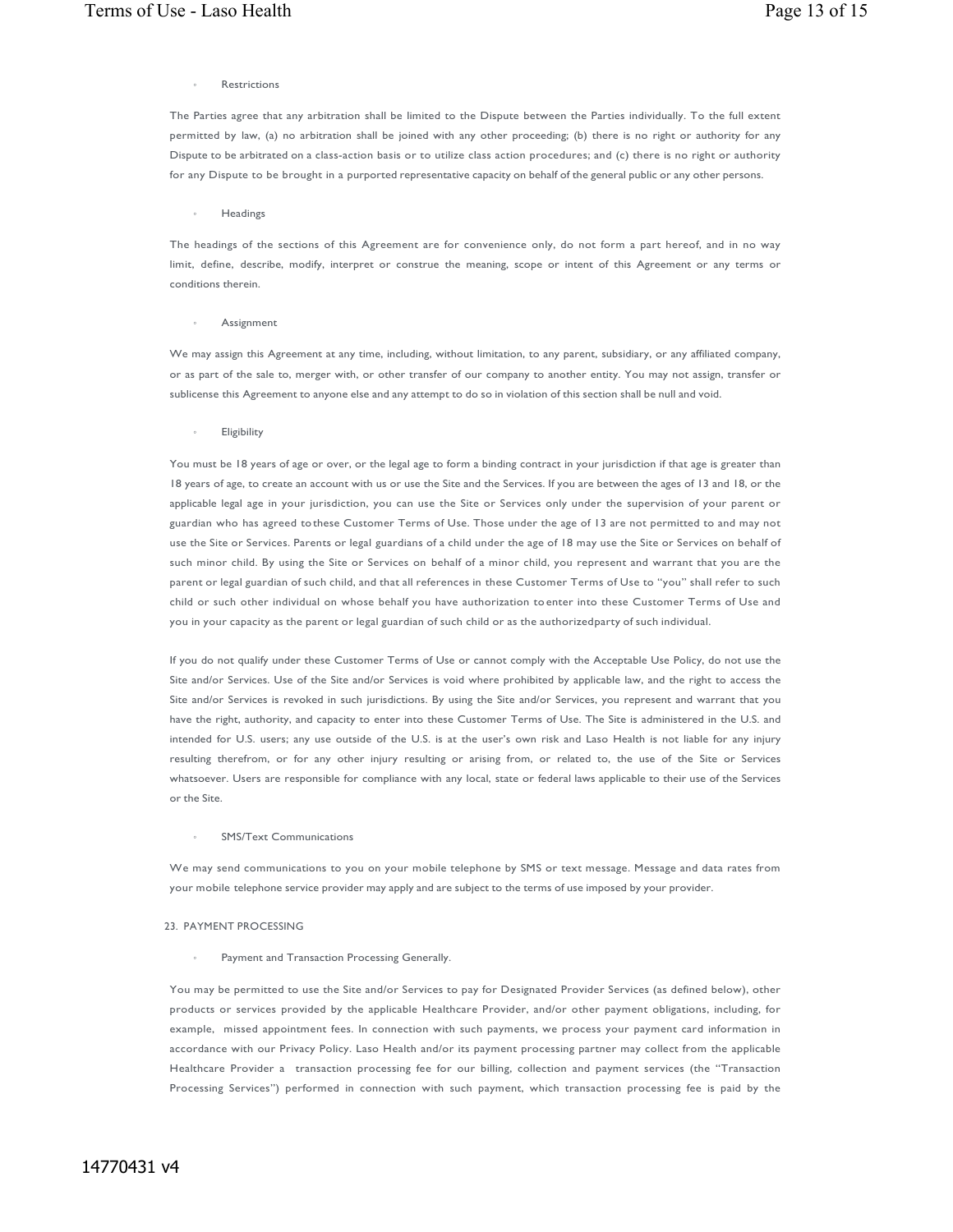Healthcare Provider, not you.

Designated Provider Services.

Certain Healthcare Providers may provide through the Site and/or Services price information for their healthcare and related products and services ("Designated Provider Services"), and permit you to use the Services to pay for such Designated Provider Services.

Prior to scheduling an appointment for Designated Provider Services, please carefully review (a) the price information, and (b) all of the products and services that are included and excluded in each Designated Provider Service. Healthcare Providers are required toprovide the applicable Designated Provider Service at or below the price indicated at the time of scheduling ("Designated Price"), unless you separately agree otherwise. Services in addition to or different from Designated Provider Services may be available, required, offered or rendered by Healthcare Providers. You and your Healthcare Providers are responsible for agreeing to any additional or different services. WE ARE NOT RESPONSIBLE FOR YOUR OR ANY HEALTHCARE PROVIDER'S FAILURE TO AGREE TO ANY ADDITIONAL OR DIFFERENT **SERVICES** 

You acknowledge and agree that:

- (a) you are responsible for and you will pay the Designated Price for the Designated Provider Services charged through Laso Health by the applicable Healthcare Provider, as well as other amounts the applicable Healthcare Provider may charge through Laso Health for any additional or different services rendered during or related to the applicable appointment;
- (b) you remain responsible for paying all amounts required by law and/or contract;
- (c) Laso Health may process your payment, and may do so in collaboration with our payment processing partner;
- (d) Laso Health is not responsible for any charges incurred for any products or services provided by Healthcare Provider, including any Designated Provider Service;
- (e) Laso Health is not responsible for any charges submitted for processing by Healthcare Providers;
- (f) in the event you dispute any fees chargeable or charged through Laso Health by a Healthcare Provider, you will resolve suchdispute directly with the applicable Healthcare Provider;
- (g) by using the Transaction Processing Services, you accept the terms of use and privacy policy of our payment processing partnerwith respect to Transaction Processing Services; and
- (h) you will promptly review all charges processed through the Transaction Processing Services, and immediately notify Laso Health to the extent you have any questions, concerns or disputes; in no event may you raise any questions, concerns or disputesafter twelve (12) months from the date of the applicable transaction; and
- (i) You further acknowledge and agree that: neither Laso Health nor our payment processing partner will be responsible if either we or our payment processing partner are unable to complete a transaction for any reason, including but not limited to:
	- (A) if you have not provided us with accurate, current and complete payment information;
	- (B) if you do not have sufficient available funds or available credit to complete the transaction;
	- (C) if you do not have an active payment card, or if we are unable to confirm your payment card information or your identity;
	- (D) if your account with us, your account with our payment processing partner, your access to the Services, or your access to our payment processing partner's services has been terminated or suspended for any reason;